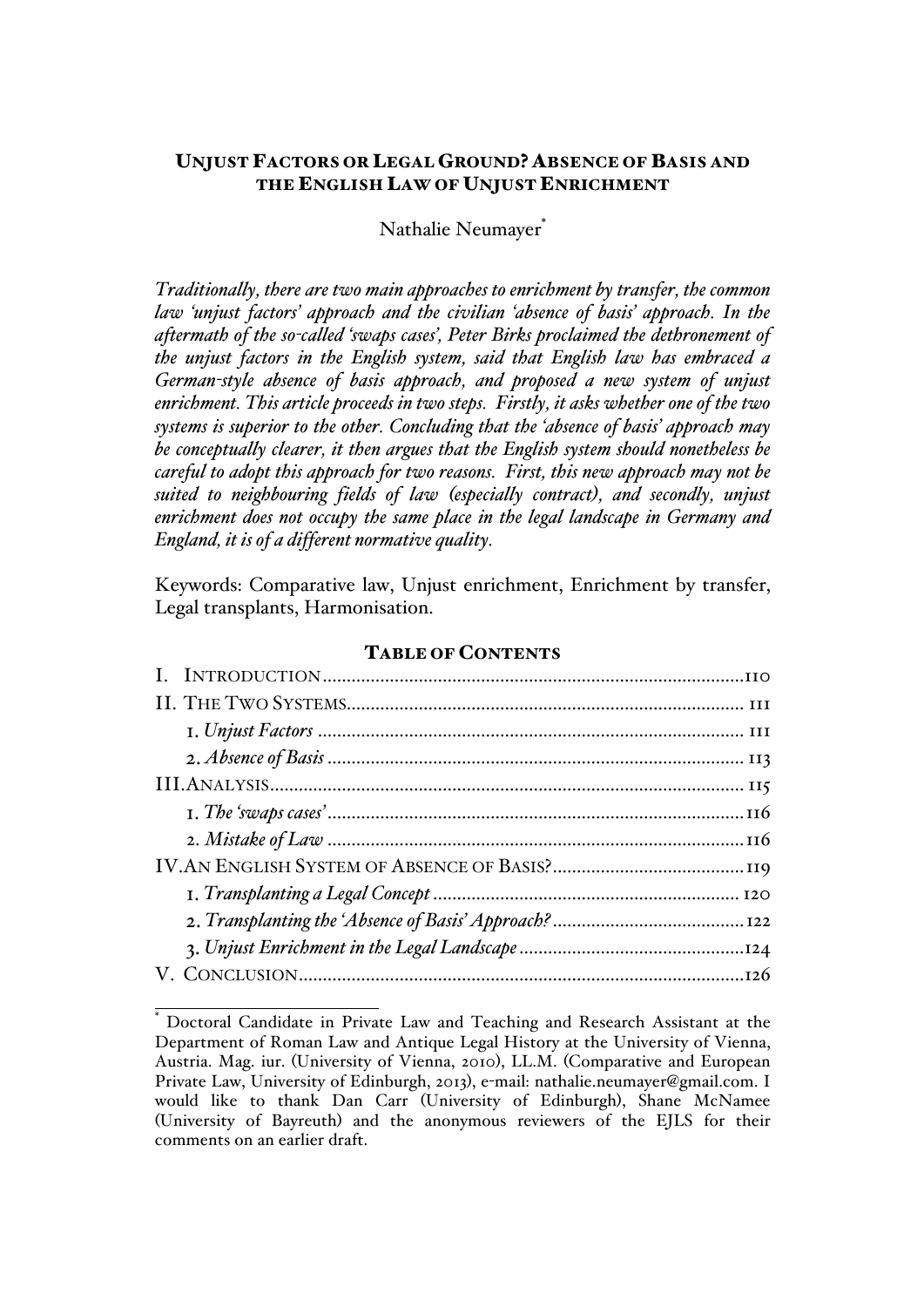### I. INTRODUCTION

Since different routes may lead to the same result<sup>1</sup> and surely all roads lead to Rome, I shall begin by quoting a Roman: *'Iure naturae aequum est neminem com alterius detrimento et iniuria fieri locupletiorem*' (It is fair according to the law of nature that no one should be enriched by loss and injustice to another). <sup>2</sup> This seems to be stating the obvious. All too often, however, the picture gets blurrier the more one zooms in. How is 'injustice' to be understood? What determines the 'just' in unjust enrichment?

The field of unjust enrichment is a vast one, so the present article is focusing on the scenario where the claimant transfers value to the defendant which was not due, what Birks calls the 'core case'. There are two main approaches to this problem, one of which we shall call the common law and the other the civil law approach.

Traditionally, the common law has dealt with this scenario in terms of socalled unjust factors, even though it has been pointed out that 'no common lawyer had heard of unjust factors before Birks introduced them in 1985', meaning that before Birks, the law of unjust enrichment was far less organised.<sup>3</sup> Civil law countries, on the other hand, favour an approach that focuses on the absence of a legal basis. As examples for a common law and a civil law system, the English and the German systems of unjust enrichment are the most prominent representatives of each legal family. These two systems are, on the one hand, deeply rooted in the system of unjust factors (England) and, on the other hand, possibly the most highly developed system of unjust enrichment in civilian countries. For reasons of simplicity and clarity, I will briefly outline both approaches by reference to the English and German systems of unjust enrichment by transfer.

In the course of a general tendency towards unification or convergence of the legal systems within the European Union, the system of unjust factors

<sup>&</sup>lt;sup>1</sup> The reader may forgive the pun. The 'different routes' are the different legal systems, and the 'result' is the answer to the question when restitution is due. For enrichment by transfer, which is the focus of this paper, it will be shown below that the results, that is whether there has to be restitution or not, are similar in both systems. Given the same facts of a case, restitution may have to be made due to mistake in the context of English law, or due to an absence of legal basis in the context of German law.

<sup>&</sup>lt;sup>2</sup> Pomponius, De Regulis Iuris, D50, 17, 206; translation taken from Peter Birks, *Unjust Enrichment*  $(2^{nd}$  edn, OUP 2005) 268,  $(n_4)$ .

<sup>&</sup>lt;sup>3</sup> Steve Hedley, 'The Empire Strikes Back? A Restatement of the Law of Unjust Enrichment' (2004) 28 Melbourne University Law Review 759, 766.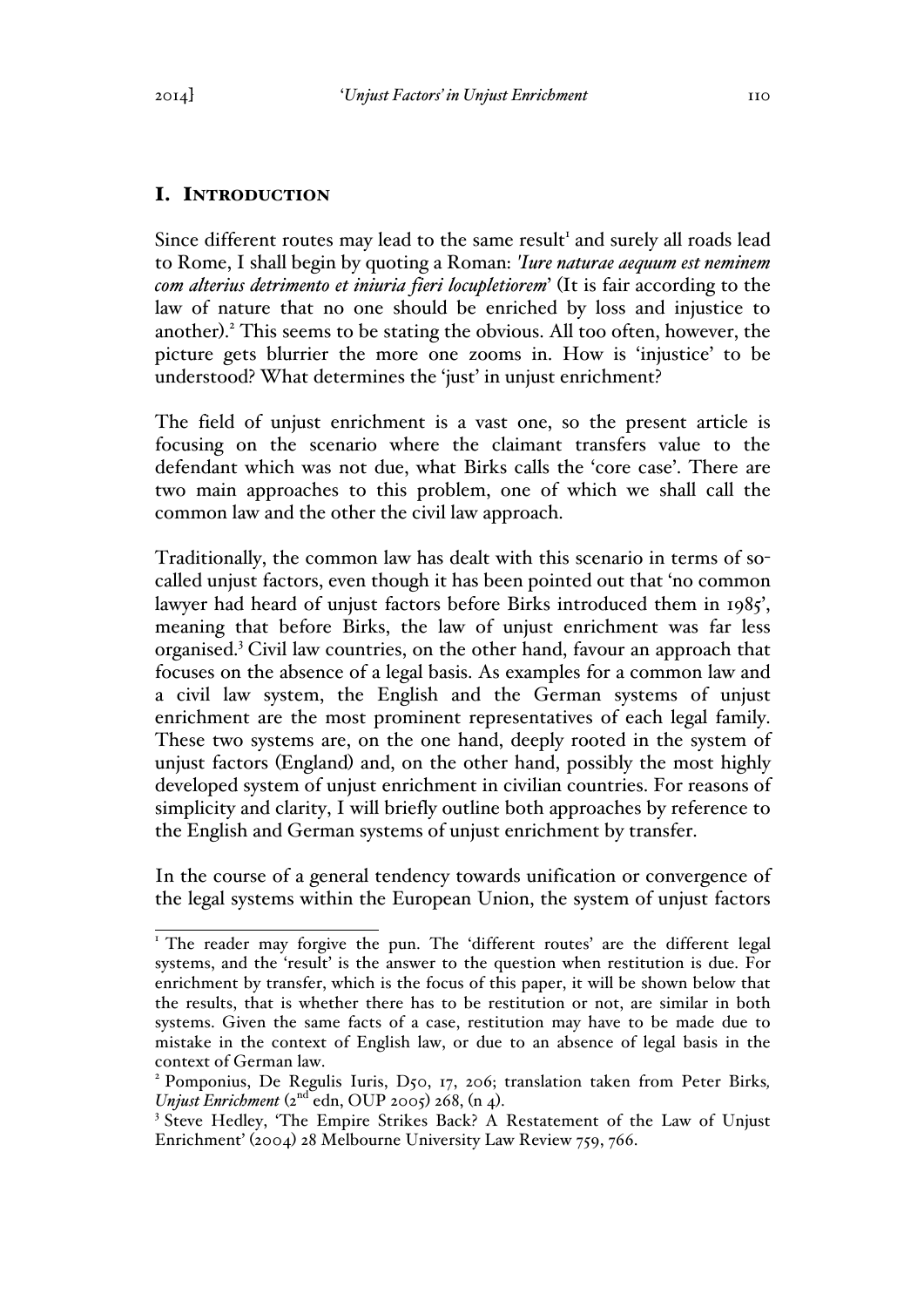has had to face some criticism. Most notably, Sonja Meier's article 'Unjust factors and Legal Grounds'<sup>4</sup> has, if not kicked off, then at least intensified the academic discussion on whether a system based on the German model is superior to an unjust factors-based system. In fact, her arguments have managed to convince one of the champions of the unjust factors approach, Peter Birks, who in his last book famously proclaimed that '[a]lmost everything of mine now needs calling back for burning'.<sup>5</sup> Birks claimed that an English absence of basis approach was not a product of his academic creativity, but had already seeped into English case law via the so-called 'swaps cases', which will be sketched out in due course. Although the proclamation of having to burn everything previously written might have been a little premature, it can be observed that, without doubt, Birks's book has fuelled academic discussion.

This essay will deal with two main questions. The first one is, whether it can be said that one of the two systems of unjust enrichment is superior to the other. Is one of the systems simply better suited to the type of cases that come before the courts? Can it be said that one system excels in terms of conceptual clarity? The second question is, with reference to Birks's arguments, whether English law should adopt the German approach.

For the second question, I will briefly outline the new model of unjust enrichment based on absence of basis as suggested by Peter Birks in his last book<sup>7</sup> and argue that the approach as presented might need more thought. As it is, it might not be suited to the English system of private law generally and the English system of unjust enrichment specifically. Changing the legal construction behind unjust enrichment does not only affect this field of law, but also interacts with other fields of law, most importantly contract law.

### II. THE TWO SYSTEMS

#### *Unjust Factors*

The law of unjust enrichment is a rather young area of law in England.<sup>8</sup> In *Moses v MacFerlan,* Lord Mansfield described various circumstances in

<sup>4</sup> Sonja Meier, 'Unjust Factors and Legal Grounds' in David Johnston and Reinhard Zimmermann (eds),*Unjustified Enrichment. Key Issues in Comparative Perspective* (CUP <sup>2002</sup>). <sup>5</sup> Birks, *Unjust Enrichment* (n 2), xii.

<sup>6</sup> Birks, *Unjust Enrichment* (n 2), 99.

<sup>7</sup> Birks, *Unjust Enrichment* (n 2). <sup>8</sup> Konrad Zweigert and Hein Kötz, *Einführung in die Rechtsvergleichung* (3rd edn, Mohr Siebeck 1996), 553.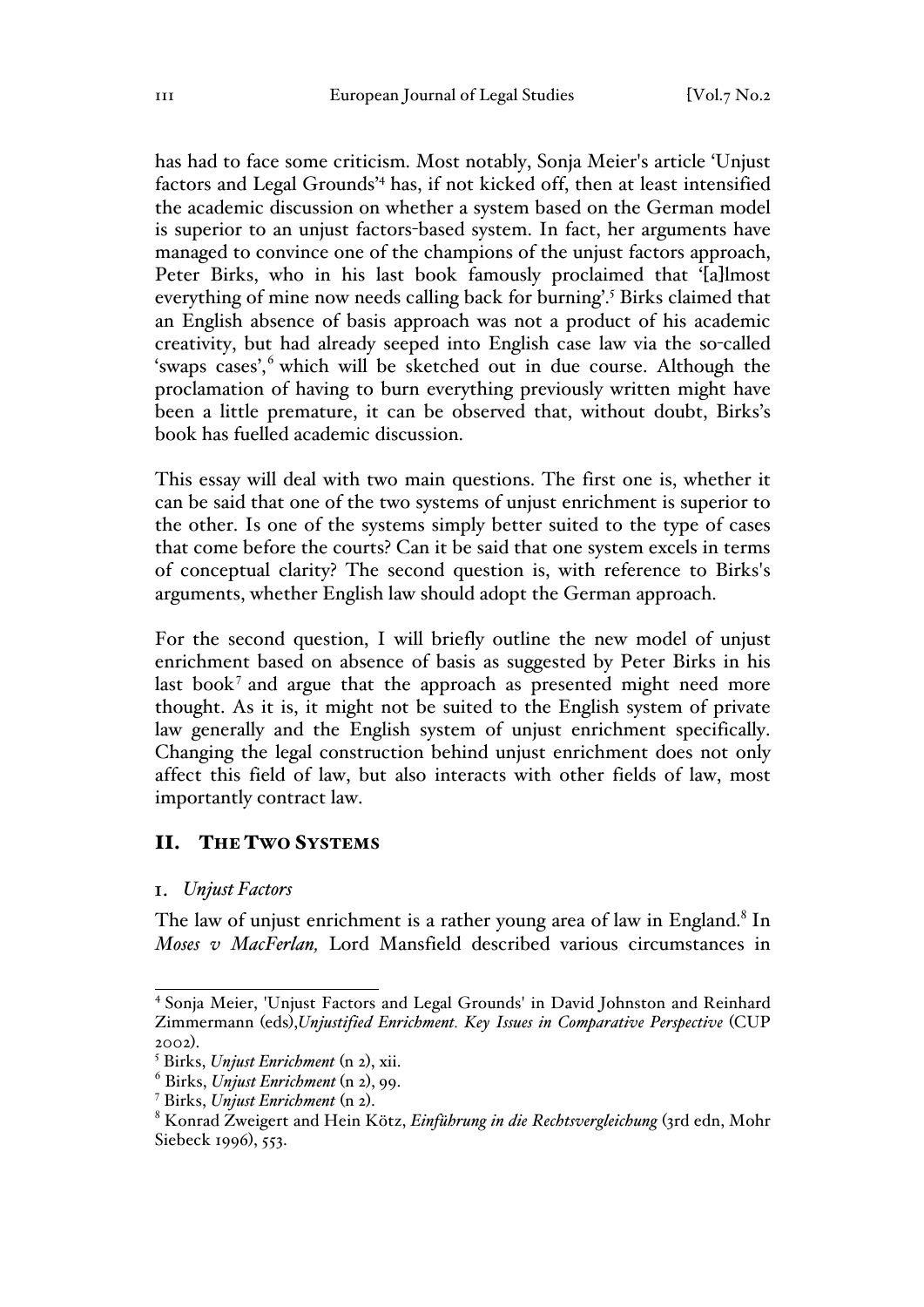which a transfer of value needs to be reversed,<sup>9</sup> but those instances were understood to be specific remedies and not a closed area of law. In 1966, the first textbook on restitution was published,<sup>10</sup> but even 12 years later, in 1978, the judiciary had not been convinced of the existence of unjust enrichment as an independent field of law.<sup>11</sup> It was not until 1991 that unjust enrichment was finally accepted by the courts in *Lipkin Gorman v*  Karpmale Ltd.<sup>12</sup>

The English law of unjust enrichment (by transfer) builds upon four requirements, which have been expressed for example in *Banque Financière de la Cité v Parc (Battersea) Ltd*. The defendant (i) must be enriched (ii) at the claimant's expense. This enrichment has to be (iii) unjust and (iv) the defendant must not have a valid defence against the claim.<sup>13</sup> It is the third requirement that is of interest in this context. How does the injustice of a transfer manifest itself? The common law asks the claimant to show that the transfer was unjust. This idea has existed in the common law for centuries, even though it has not been referred to as 'unjust factors approach'.14 More modern textbooks have included positive lists of unjust factors.

However, the concrete list differs from textbook to textbook. Andrew Burrows, for example, includes mistake, duress, ignorance, undue influence, exploitation, legal compulsion, necessity, failure of consideration, incapacity, illegality, *ultra vires* demand of public authorities, etc.<sup>15</sup> In his influential categorisation of unjust factors, Peter Birks distinguishes between non-voluntary and policy-motivated unjust factors. Non-voluntary

<sup>&</sup>lt;sup>9</sup> (1760) 97 Eng. Rep. 676 (K.B.).<br><sup>10</sup> Lord Goff of Chieveley and Gareth Jones, *The Law of Restitution* (Sweet & Maxwell <sup>1966</sup>). 11 *Orakpo v Manson Investments Ltd* [1978] AC 95 (HL) 104 (Lord Diplock): '[T]here is

no general doctrine of unjust enrichment recognised in English law. What it does is to provide specific remedies in particular cases of what might be classified as unjust enrichment in a legal system that is based on the civil law.' <sup>12</sup> Christiane Wendehorst, 'Die Leistungskondiktionen und ihre Binnenstruktur' in

Reinhard Zimmermann (ed), *Grundstrukturen eines Europäischen Bereicherungsrechts* (Mohr Siebeck 2005) 47, 55; *Lipkin Gorman v Karpnale Ltd* [1991] 2 AC 548, 578 (Lord Goff of Chieveley): 'The recovery of money in restitution is not, as a general rule, a matter of discretion for the court. A claim to recover money at common law is made as a matter of right; and even though the underlying principle of recovery is the principle of unjust enrichment, nevertheless, where recovery is denied, it is denied on the basis of legal principle.'

<sup>13</sup> *Banque Financière de la Cité v Parc (Battersea) Ltd* [1998] 2 WLR 475, 479.

<sup>&</sup>lt;sup>14</sup> Mitchell McInnes, 'The Reason to Reverse: Unjust Factors and Juristic Reason' (2012) Boston University Law Review 1049, 1052; Hedley, 'The Empire Strikes Back?'  $(n_3)$ , 766.

<sup>&</sup>lt;sup>15</sup> Andrew Burrows, *The Law of Restitution* (3<sup>rd</sup> edn, OUP 2011).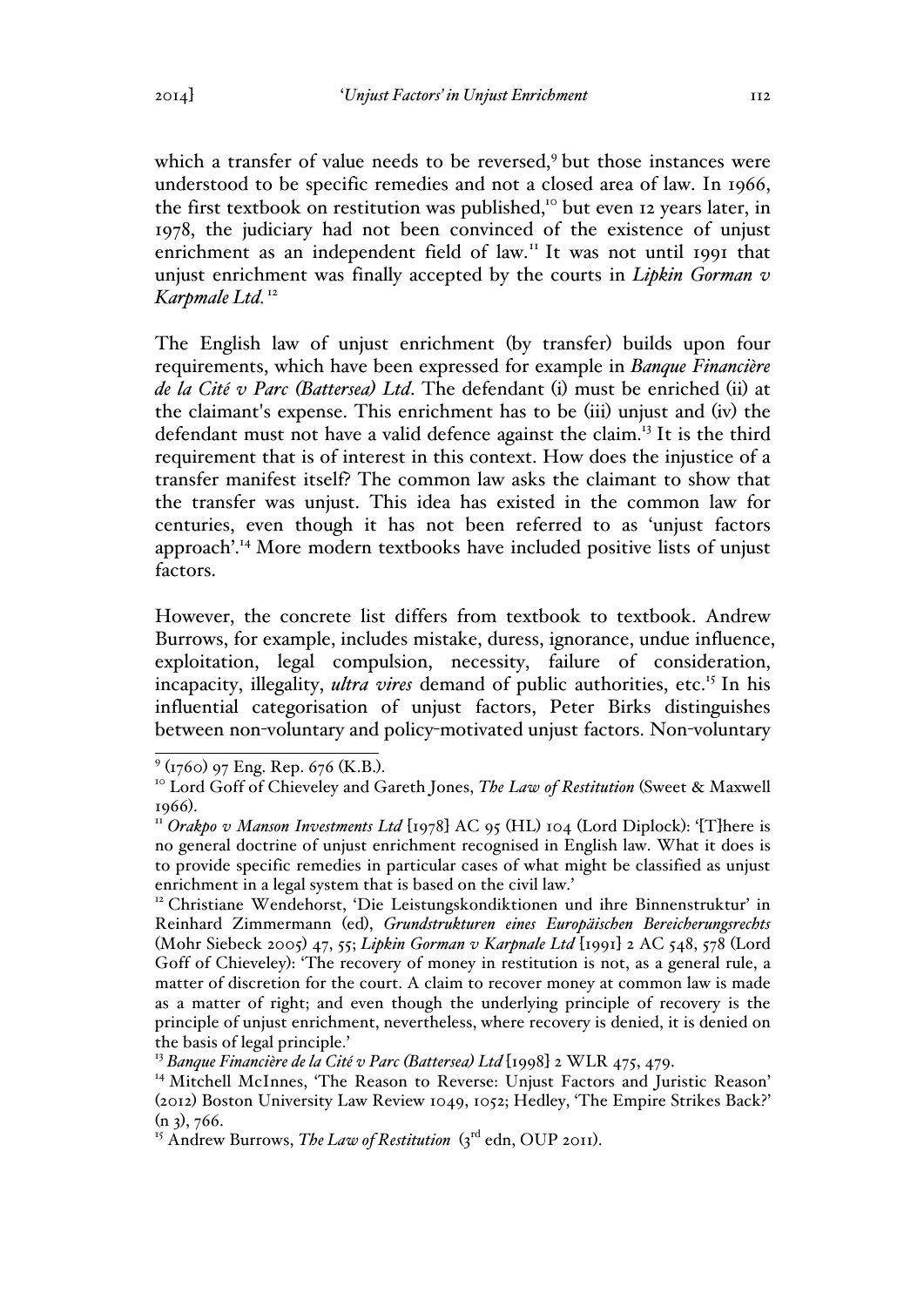factors concern the nature of the claimant's (non-)consent. Birks further subdivides these possible vitiations of consent into 'impaired consent' (mistake, duress, undue influence, exploitation of weakness, human incapacity, 'qualified consent' (failure of consideration) and 'no consent'.<sup>16</sup> As those factors do not cover all cases in which restitution should be granted, Birks also includes a supplementary category of so-called policymotivated factors. Within this category, a claimant will be successful if he can show that, regardless of his intention, there is a specific reason for restitution, for example in order to 'reinforce governmental respect for the rule of law or to encourage withdrawal from illegal actions'.17 An example for a policy-motivated factor, the 'Woolwich' factor, will be briefly discussed below.

However, it needs to be pointed out that if there is a legal obligation, the mere existence of an unjust factor will normally not justify the retention of the money conferred.<sup>18</sup>

As can be easily seen, the unjust factors approach revolves largely around the transferor's intent (with policy reasons acting as a corrective measure). If his or her decision to transfer a benefit has not been made freely and without vitiating factors, the benefit is to be returned. The intention to transfer cannot be said to have an equal all-importance in the so-called 'no basis' approach.

#### *Absence of Basis*

The German system of unjustified enrichment (rather than unjust enrichment) follows a very different model. If we can define the English approach to unjust enrichment as 'the transfer of benefit is only unjust if your will has been vitiated in a legally relevant way', the German model takes a different path.

§ 812 (1) BGB states that '[a] person who obtains something as a result of the performance of another person or otherwise at his expense without legal grounds for doing so is under a duty to make restitution to him. This duty also exists if the legal grounds later lapse or if the result intended to be achieved by those efforts in accordance with the contents of the legal transaction does not occur.'19

<sup>&</sup>lt;sup>16</sup> Peter Birks, *Introduction to the Law of Restitution* (OUP 1985).<br><sup>17</sup> Birks, *Unjust Enrichment* (n 2), 106; Andrew Burrows and others, *A Restatement of the English Law of Unjust Enrichment* (OUP 2012) 5 [s 3(2)(b)].<br><sup>18</sup> Burrows and others, *Restatement* (n 17), 6 [s 3(6)].<br><sup>19</sup> Translation via http://www.gesetze-im-

internet.de/englisch\_bgb/englisch\_bgb.html#p3396; 'Wer durch die Leistung eines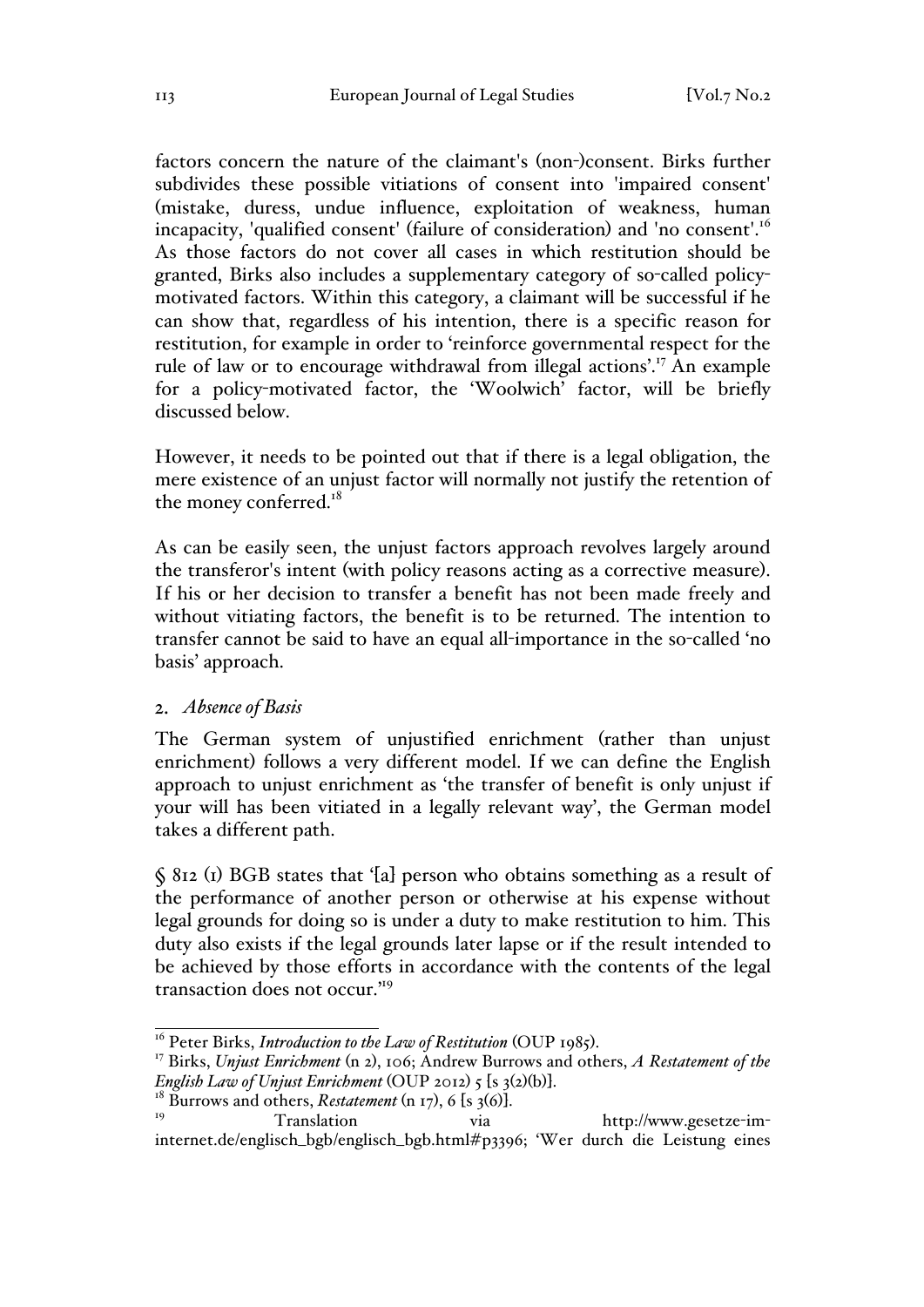This is to say that a transfer of benefit must be justified by a legal ground. Should this legal ground turn out to have been void from the beginning or if it is avoided *ex tunc*, no legally relevant justification will remain. From this it follows that if there is no basis for the transaction, it ought to be reversed. But what counts, under German law, as a valid legal ground?

As a general rule, it can be said that contracts are the most common legal grounds. Contracts of sale, lease, etc. all provide the enriched with a reason to keep the benefit transferred to him or her. Unlike English law, German law includes gifts, gratuitous use and gratuitous services in its definition of contract.20 In addition, in some special cases even non-contracts can act as a sufficient legal basis. There are three different kinds of 'just factors' (as Thomas Krebs calls them in a semi-serious way). <sup>21</sup> Firstly, a valid legal basis can still be established where a contract is unenforceable solely due to shortcomings of a formal nature. By way of example,  $\zeta$   $\zeta$   $\zeta$  contains a requirement for gifts to be acknowledged by a notary in order to be binding. If, however, a gift is executed without having complied with this rule, it can nevertheless not be claimed back. Secondly, restitution will not be granted in cases of so-called 'natural obligations'. Natural obligations are claims that are not completely void, but merely unenforceable. Still, money that has been paid on the basis of a natural obligation may be retained by the defendant. The most important applications of this exception are gambling contracts. Although gambling contracts cannot be validly concluded, a 'debtor's' performance will not be recoverable.<sup>22</sup> Thirdly, obligations that are unenforceable because they have become time-barred continue to be a sufficient justification for retention.<sup>23</sup>

Restitution will not only follow where there has not been a legally enforceable obligation in the first place. Transactions may be avoided, that is rescinded with retroactive effect. In this case, the rules of unjustified enrichment will be applied.<sup>24</sup>

 $\overline{a}$ anderen oder in sonstiger Weise auf dessen Kosten etwas ohne rechtlichen Grund erlangt, ist ihm zur Herausgabe verpflichtet. Diese Verpflichtung besteht auch dann, wenn der rechtliche Grund später wegfällt oder der mit einer Leistung nach dem Inhalt des Rechtsgeschäfts bezweckte Erfolg nicht eintritt.' <sup>20</sup> Gerhard Dannemann, 'Unjust Enrichment as Absence of Basis: Can English Law

Cope' in Andrew Burrows and Alan Rodger (eds), *Mapping the Law. Essays in Memory* 

*of Peter Birks* (OUP 2006), pp 364-369.<br><sup>21</sup> Thomas Krebs, 'In Defence of Unjust Factors' in David Johnston and Reinhard Zimmermann (eds),

*Unjustified Enrichment. Key Issues in Comparative Perspective* (CUP 2001), pp 88-90.<br><sup>22</sup> § 762 (1) BGB.

 $23 \xi$  222 (2) BGB.

 $24 \text{ }\mathsf{S}$  142 (1) BGB.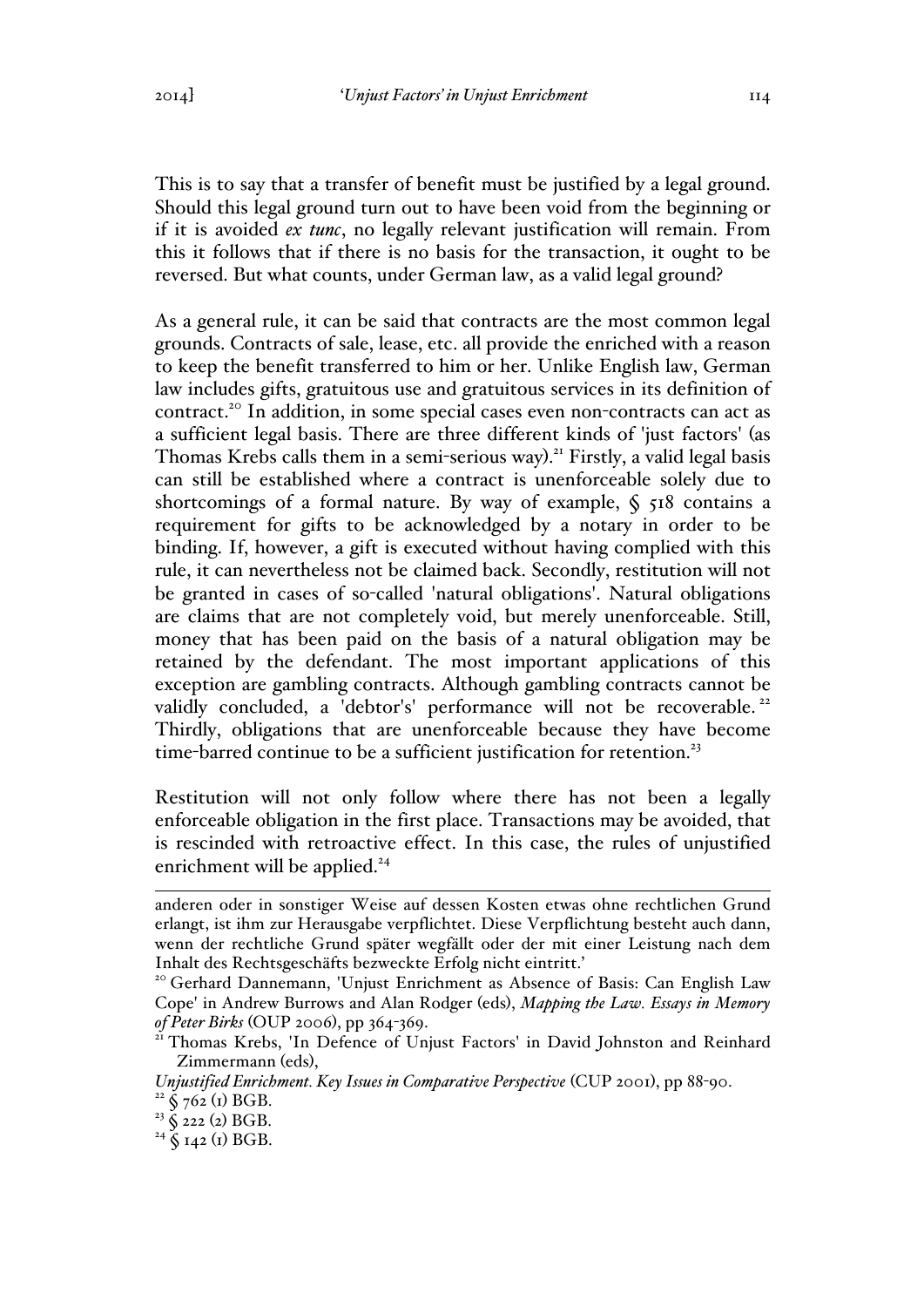Illegality of transactions is a special case in German unjustified enrichment law. The mere illegality of a transaction does not automatically trigger § 812 et seq. BGB even though it may render a contract void. Once an illegal contract has been executed, it depends on the nature of the legal prohibition whether the transaction can be reversed.<sup>25</sup>

It can, therefore, be said that unjust factors are reasons that justify restitution, while legal grounds act as a justification for the enriched to retain the gain. While a system based on unjust factors might be called subjective, as it focuses on the claimant's will, the *sine causa* model can be described as objective, since it builds on the factual lack of a legal justification for the transfer. $26$ 

### III. ANALYSIS

Having now briefly introduced the two systems of unjust enrichment, we can turn to the first question of this essay. How well do both approaches perform in comparison to each other? Can it be said that one of them yields fairer results than the other one, that is, is one approach more prone to rendering solutions to cases that are in accordance with ideas of justice and fairness?

Let us start with Birks's core case, the direct payment of money by the claimant to the defendant. A pays B money under the mistaken assumption that he owes him money, when in reality this is not the case. The problem now arises when the claimant desires to have this money returned to him. According to German law, the starting point is that the enrichment that has taken place is initially unjustified, unless there is a legal basis to justify it. This legal basis, as we have seen, can be a contract or a natural obligation. In the present case, there is no such legal basis, therefore the claimant will be successful.

An English claimant would have to deal with an inverse situation, namely that the enrichment would be thought of as just, unless he can show that there has been an 'unjust factor' at work that vitiated the transaction. If he can show that he was labouring under a mistake which caused the transaction, and the defendant does not have a valid defence which would entitle him to keep the money, he will be successful with his claim. As can

 $\frac{25}{25}$  § 134 BGB.<br><sup>26</sup> David Johnston and Reinhard Zimmermann, 'Unjustified Enrichment: Surveying the Landscape' in David Johnston and Reinhard Zimmermann (eds), *Unjustified Enrichment. Key Issues in Comparative Perspective* (CUP 2005), 5.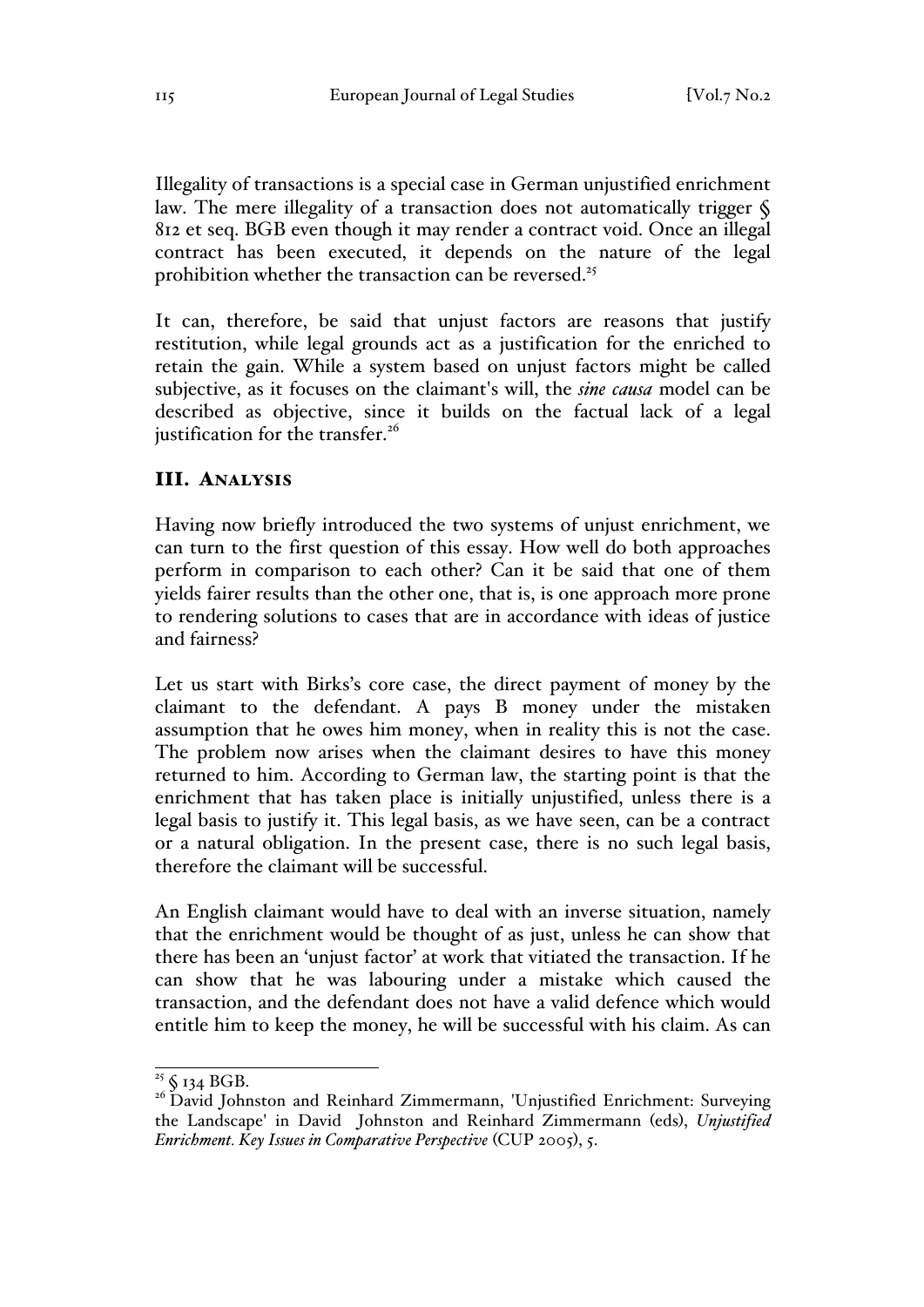be seen, the results in both systems are the same for this core case.

## *The 'swaps cases'*

Now let us turn to a series of cases that proved to be very important to the discourse on unjust enrichment law, the so-called 'swaps cases'. The cases shall be briefly sketched: an interest swap is, in essence, a mutual loan. While one party agrees to pay interest at a fixed rate, the other one pays a floating charge that varies over the course of the loan. In the early 1990s, a lot of local (UK) authorities were parties to such arrangements. When the House of Lords decided in 1992 that such contracts were void because they exceeded the authorities' money management powers, the question as to restitution arose. Some contracts had already been fully performed, others had not. On which ground could restitution be granted? Following the German approach, the solution would simply be that the contract has been declared void and therefore, the transactions have to be reversed for want of legal ground.

The situation presents itself as slightly more complicated if one were to adhere to the unjust factors approach. The parties had not been acting mistakenly, given that the contracts were not void at the time they were entered into. Restitution was finally granted on the basis of 'absence of consideration'. 27Additionally, in *Kleinwort Benson v Lincoln CC*, it was decided that restitution could also be granted because of mistake of law.<sup>28</sup> Again, the destination of the restitutionary journey remains the same, it is only the routes that diverge.

# *Mistake of Law*

This generous application of the unjust factor of mistake has led to some discussion. At common law, the same mistake can work on two levels. On a 'lower' contractual level it may be substantial enough to make the contract, which underlies a transfer, voidable. On a 'higher' level or in unjust enrichment, it may give rise to a claim for restitution. So, even if it is one mistake, it is taken into account in two different fields of law.

Sonja Meier has looked into the relationship between the mistake that triggers unjust enrichment rules and the mistake that avoids the underlying contract. She contends that 'it is not possible to differentiate mistakes in restitution without resorting to a legal-ground analysis',<sup>29</sup> pointing out that

<sup>27</sup> *Westdeutsche Landesbank Girozentrale v Islington LBC* [1994] 4 All ER 890; *Kleinwort Benson Ltd v Sandwell BC* [1994] 4 All ER 890; Birks, *Unjust Enrichment* (n 2), 110; the implications of this decision will be discussed in the next part.

<sup>&</sup>lt;sup>28</sup> *Kleinwort Benson Ltd v Lincoln CC* [1999] 2 AC 349 (HL).<br><sup>29</sup> Meier, 'Unjust Factors and Legal Grounds' (n 4), 53.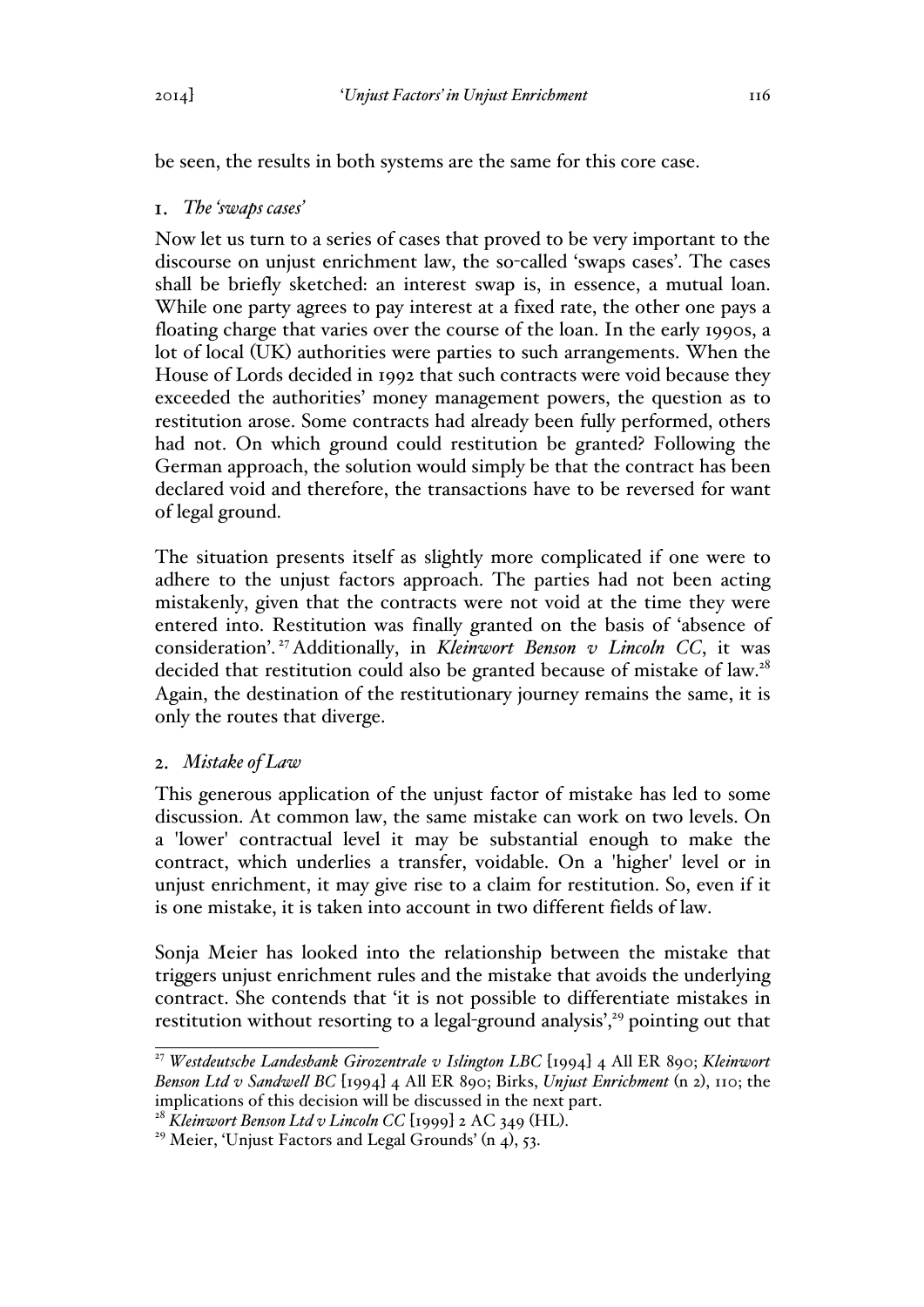English law has given some relevance to a legal ground in denying recovery in the case of a mistaken payment of an existing obligation.<sup>30</sup> She has argued that in actuality what the common law rules on which mistakes lead to restitution really deal with is an analysis of the existence of a legal basis.31For this, she mentions two examples.

Firstly, she discusses the rules on mistake of law. In English law, the mistake of law has a turbulent history. While mistake of fact had always been a reason for recovery of a payment, *Bilbie v Lumley*<sup>32</sup> rendered a mere mistake of law legally irrelevant. However, following the swaps cases (which have been discussed above), <sup>33</sup> mistake of law is – once again – recognised as a valid ground for recovery.

The question whether recovery is possible based on a mistake of law is particularly relevant for natural obligations. Natural obligations are contracts which are not void, but merely unenforceable. In *Moses v MacFerlan*, a so-called negative list of unenforceable claims has been established by Lord Mansfield. A claim:

'does not lie for money paid by the plaintiff, which is claimed of him as payable in point of honour and honesty, although it could not have been recovered from him by any course of law; as in payment of a debt barred by the Statute of limitations, or contracted during his infancy, or to the extent of principal and legal interest upon an usurious contract, or, for money fairly lost at play: because in all these cases, the defendant may retain it with a safe conscience, though by positive law he was barred from recovering.'<sup>34</sup>

This list has regained relevance because of the abolishment of the mistake of law rule. Does this mean that recovery is now possible for all payments made in discharge of a natural obligation? According to Meier, this inconsistency reveals the reasoning behind the special status of a mistake of law: 'This (…) obscures the true reason why recovery is excluded: not because of the nature of the mistake, but because of the obligation on which the claimant paid: an obligation which provided the defendant with a justification to keep the benefit.'<sup>35</sup>

<sup>30</sup> *Steam Saw Mills v Bearing Brothers* [1922] 1 Ch 244.

<sup>&</sup>lt;sup>31</sup> Meier, 'Unjust Factors and Legal Grounds' (n  $4$ ), 56.

 $3^{2}$  (1802) 2 east 469.

<sup>&</sup>lt;sup>33</sup> Notably *Kleinwort Benson v Lincoln City Council* [1998] 3 WLR 1095.

<sup>&</sup>lt;sup>34</sup> *Moses v Macferlan* (1760) 2 Burr 1005 (KB).<br><sup>35</sup> Meier, 'Unjust Factors and Legal Grounds' (n 4), 56.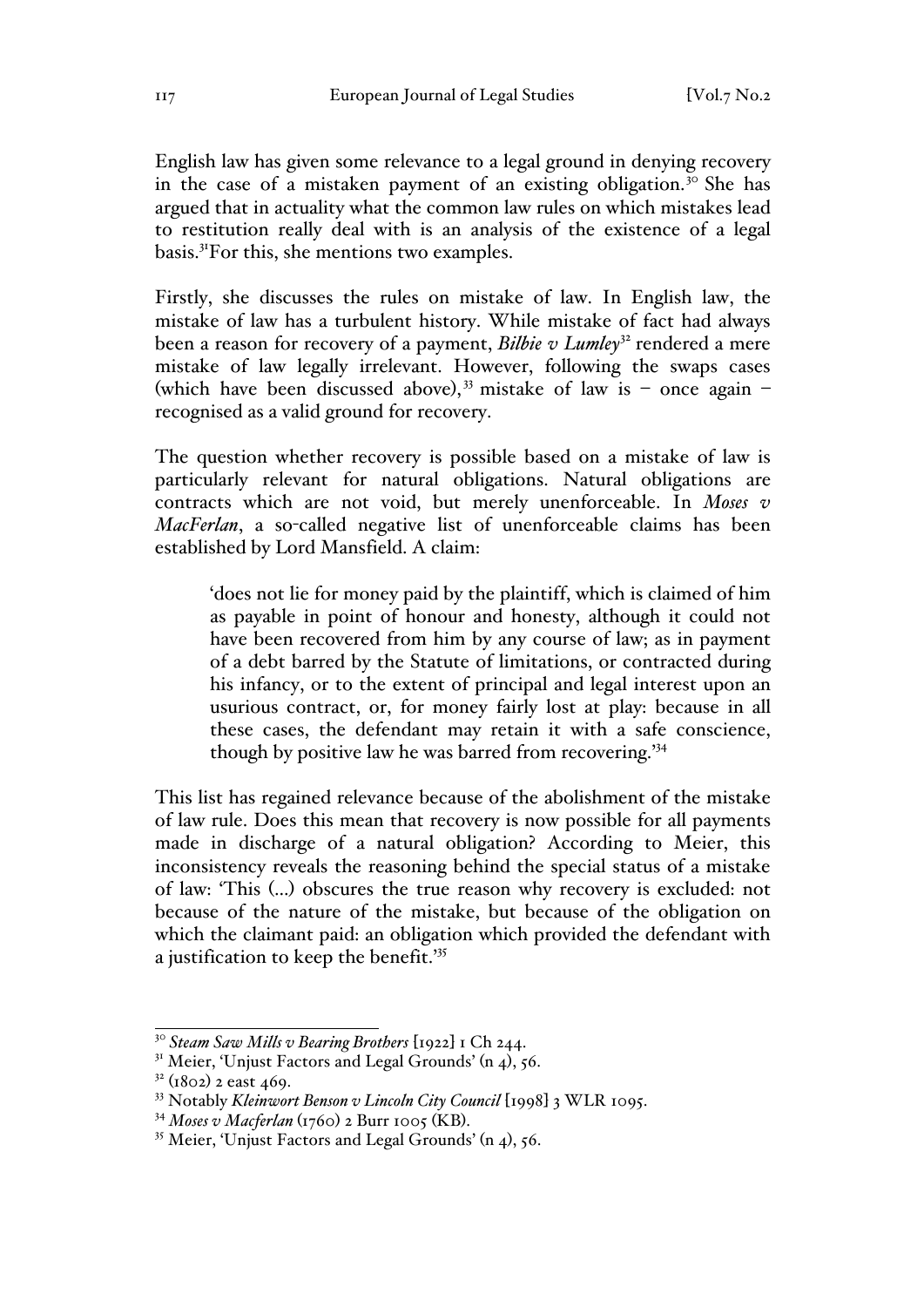## *Payment in Doubt*

The second example deals with the situation in which a claimant makes a payment in order to discharge an obligation which he or she is not sure exists.

When the payer is unaware of the invalidity of the obligation, the situation presents itself as fairly straightforward. While German law focuses entirely on the circumstance that there is, in fact, no obligation (with the possible defence of knowledge in case the claimant knew of its non-existence), English law takes the other route and asks the claimant to show a mistake. As long as the claimant does not have any doubts about his liability, the outcomes in both systems are the same. The results only diverge if the payer is not sure whether or not he or she is bound to pay.

The case of *Woolwich v IRC*<sup>36</sup> can be taken as an example. The Inland Revenue demanded taxes from the Woolwich Building Society, which it was not allowed to levy, thus acting *ultra vires*. The Woolwich Building Society submitted to the claim, but expressed a reservation. After having challenged the tax and having it repaid, Inland Revenue refused to pay interest on the amount. In order to have a restitutionary claim on the interest, the Woolwich Building Society would have had to show that there had been an unjust factor. However, it had not been labouring under mistake (or any other unjust factor) because it knew that Inland Revenue was acting *ultra vires*. Eventually, the case was decided in favour of the Woolwich Building Society for reasons of policy.

In German law, there is a policy to limit recovery for payments made in doubt. Following the good faith principle, the defendant should be able to rely on the conduct of the claimant. If there is a payment, there is an assumption of its intended finality. However, the claimant can make an express reservation. In doing so, he or she retains the option of recovery.

In England, the payer in doubt has two options: he can either submit to the claim, pay, and thus exclude recovery (because doubt seems to exclude the possibility of labouring under a mistake of any kind), or he can refuse to pay and litigate. That means that nullity does not automatically trigger restitution in English law, although for the majority of cases there will be restitution on the basis of an unjust factor.<sup>37</sup>

Meier criticised this approach as impractical. The question of liability is

<sup>36</sup> *Woolwich Equitable Building Society v IRC* [1993] AC 70, 161.

<sup>37</sup> Krebs, 'In Defence of Unjust Factors' (n 21), 78.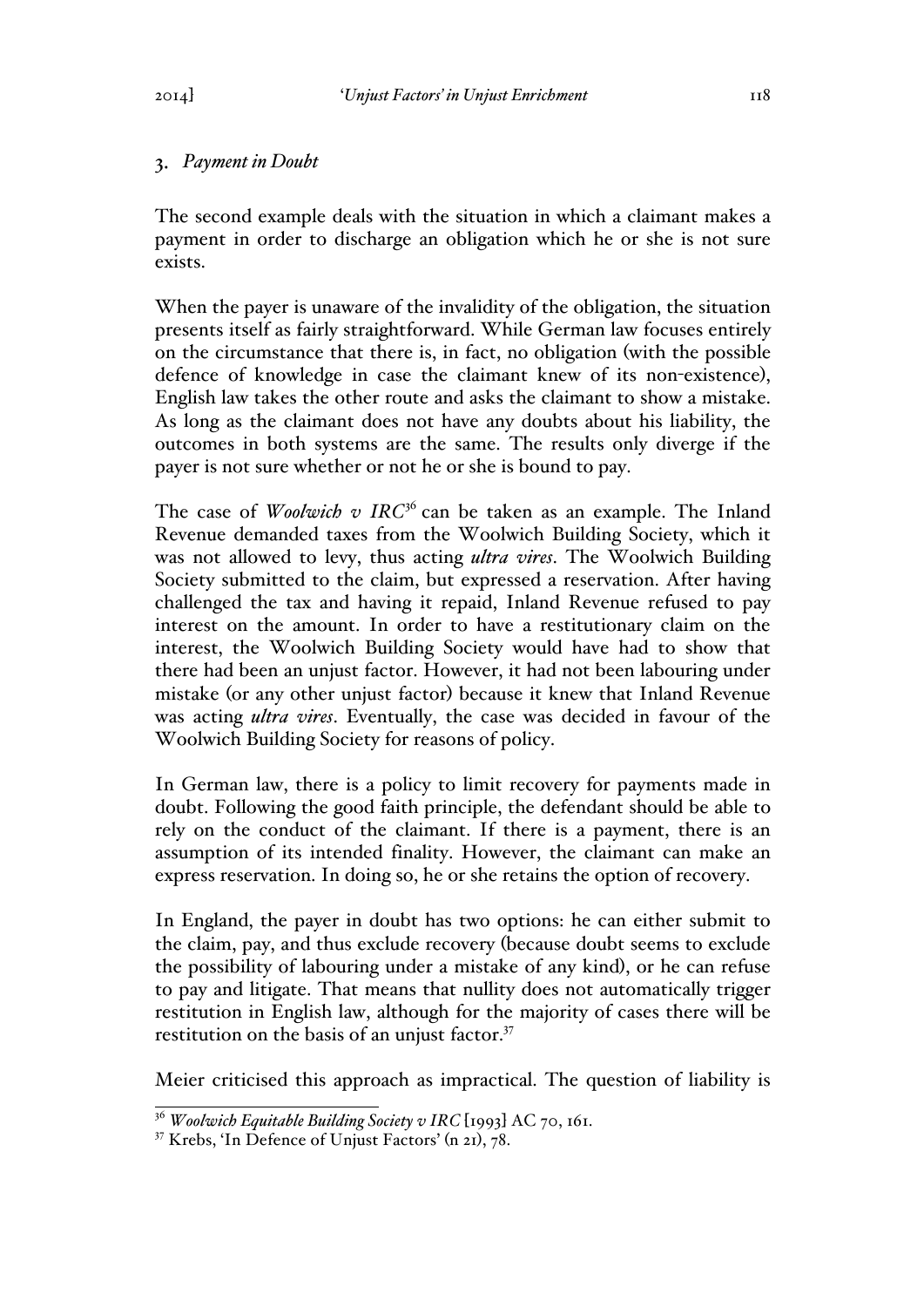usually unclear to both parties and not solely to the claimant.<sup>38</sup> To her, an approach that tries to reconcile the problem of submission with a system of unjust factors just misses the goal. Even if one were to introduce new unjust factors like 'transactional inequality',<sup>39</sup> it would only distract from the actual reason for recovery, which is the absence of a legal basis. She advocates a submission principle that takes the form of a defence in case the defendant was ignorant of the claimant's doubt.<sup>40</sup>

By way of summary, it can be noted that the unjust factor approach and the absence of basis approach both yield essentially identical results.41 That means that 'English law certainly allows a plaintiff to sue in most of the situations where he would have a claim for enrichment on the Continent'.<sup>42</sup> The difference, however, lies in the route that is taken to get there. Whereas English law assumes that an enrichment is 'just' as long as there is no unjust factor vitiating the transfer, German law has a different starting point. According to German logic, the enrichment is initially unjust and must be justified by a legal ground. German law is therefore 'looking for 'justification' rather than 'injustice'''.<sup>43</sup> For reasons of elegance and conceptual clarity, the absence of basis approach could seem preferable to some. However, it seems to be a matter of juridical taste whether elegance and conceptual clarity are categories that should be relevant in this context.

Peter Birks seems to have been convinced. But should English law really jump the unjust factors ship and join the legal ground force? This shall be examined in the following paragraphs.

### IV. AN ENGLISH SYSTEM OF ABSENCE OF BASIS?

This leads us to the next question that shall be dealt with. Accepting that the absence of basis approach displays some advantages to looking for unjust factors (conceptual clarity and elegance), would it be the next logical step for the English system to adopt this approach?

 $38$  Meier, 'Unjust Factors and Legal Grounds' (n 4), 60.

<sup>&</sup>lt;sup>39</sup> Peter Birks, 'No Consideration: Restitution After Void Contracts' (1993) 23 University of Western Australia Law Review 233.

<sup>&</sup>lt;sup>40</sup> Meier, 'Unjust Factors and Legal Grounds' (n  $_4$ ), 61.

<sup>41</sup> Reinhard Zimmermann, 'Unjustified Enrichment: The Modern Civilian Approach' (1995) 15/3 Oxford Journal of Legal Studies 403, 414; cf. Hedley, 'The Empire Strikes Back?' (n 3) pp  $766 - 769$ .

<sup>42</sup> Konrad Zweigert and Hein Kötz, *An Introduction to Comparative Law* (trans by Tony Weir, 2<sup>nd</sup> edn, Clarendon Press 1992), 590.

 $43$  Hedley, 'The Empire Strikes Back?' (n 3), 766.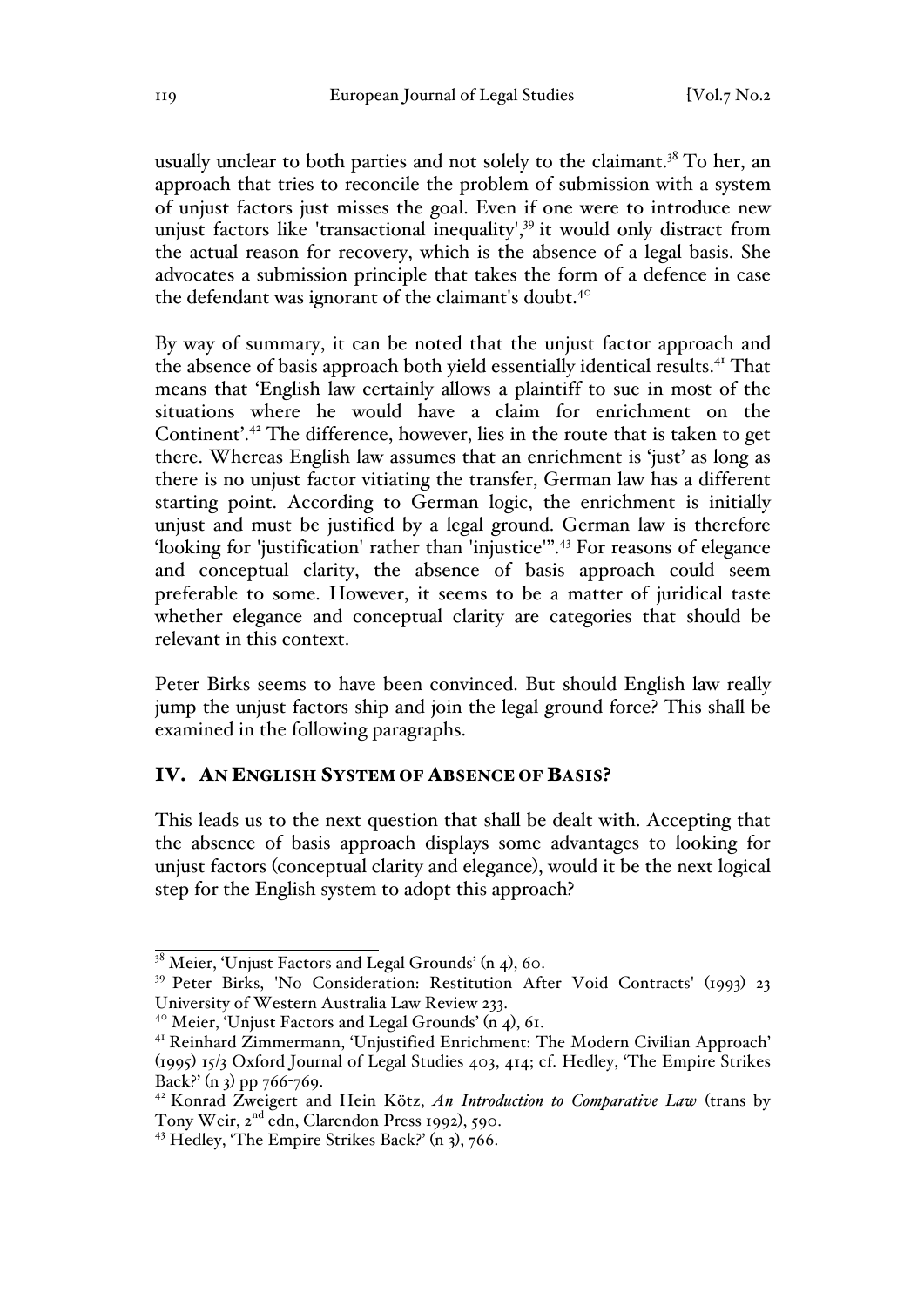## *Transplanting a Legal Concept*

Before dealing with this question, it is useful to first very briefly outline the theoretical background in comparative law that such a potential transplantation assumes. The discussion about the 'transplantability' of legal rules, institutions, etc. is an old one in comparative law. On one end of the transplantability spectrum, it is asserted that law as a system is closed in itself and functions autonomously, without the necessary influences of culture and society. Theorists on the other end of this spectrum believe that law is to a great extent a product of other, meta-legal factors, like culture, sociology, psychology, philosophy, etc. It is these two ends of the spectrum that I restrict the account of this debate to.

The expression 'legal transplants' was coined by Professor Alan Watson in his 1974 book 'Legal Transplants. An Approach to Comparative Law'. In this book, he examines the history of legal developments and comes to the conclusion that the main motor of legal progress has always been a vivid practice of borrowing (one could almost say stealing) legal rules and institutions from other systems.<sup>44</sup> He comes up with numerous historic examples, e.g. the adoption of Roman systematics in Scottish law.<sup>45</sup> In demonstrating the possibility and indeed practice of implanting foreign legal building blocks into another system, Watson opposes what William Ewald calls the 'mirror theories' of law.46 Mirror theories are theories that assume, 'sometimes explicitly, more often tacitly, that the law changes in response to forces external to law - that law reflects the power relations of society, or the workings of the market, or the ideology of possessive individualism, or the promptings of the judicial sub-conscious, or the cunning of the *Weltgeist*, or the self-interest of the dominant class, or the political ideology of the age; that, because law does not possess an autonomous existence, legal scholars should steep themselves in other disciplines, such as sociology, or anthropology, or philosophy, or economics, or literary criticism, or critical theory.'<sup>47</sup>

One of the most vocal proponents of this view, i.e. the view that the law is an expression of 'something else', of values that underlie a particular society, is Pierre Legrand. He emphasises the importance of legal culture

<sup>&</sup>lt;sup>44</sup> Alan Watson, *Legal Transplants. An Approach to Comparative Law* (2<sup>nd</sup> edn, The University of Georgia Press 1993) 95.

<sup>45</sup> Watson, *Legal Transplants* (n 44), 36 ff.

<sup>&</sup>lt;sup>46</sup> William Ewald, 'Comparative Jurisprudence (II): The Logic of Legal Transplants' (1995) 43/4 American Journal of Comparative Law 489, 492; for examples of such theories see Watson, *Legal Transplants* (n 44) 21ff and Lawrence Friedman, *A History*  of American Law (1<sup>st</sup> edn, Simon & Schuster 1973), 595.

<sup>47</sup> Ewald, 'The Logic of Legal Transplants' (n 46), 490.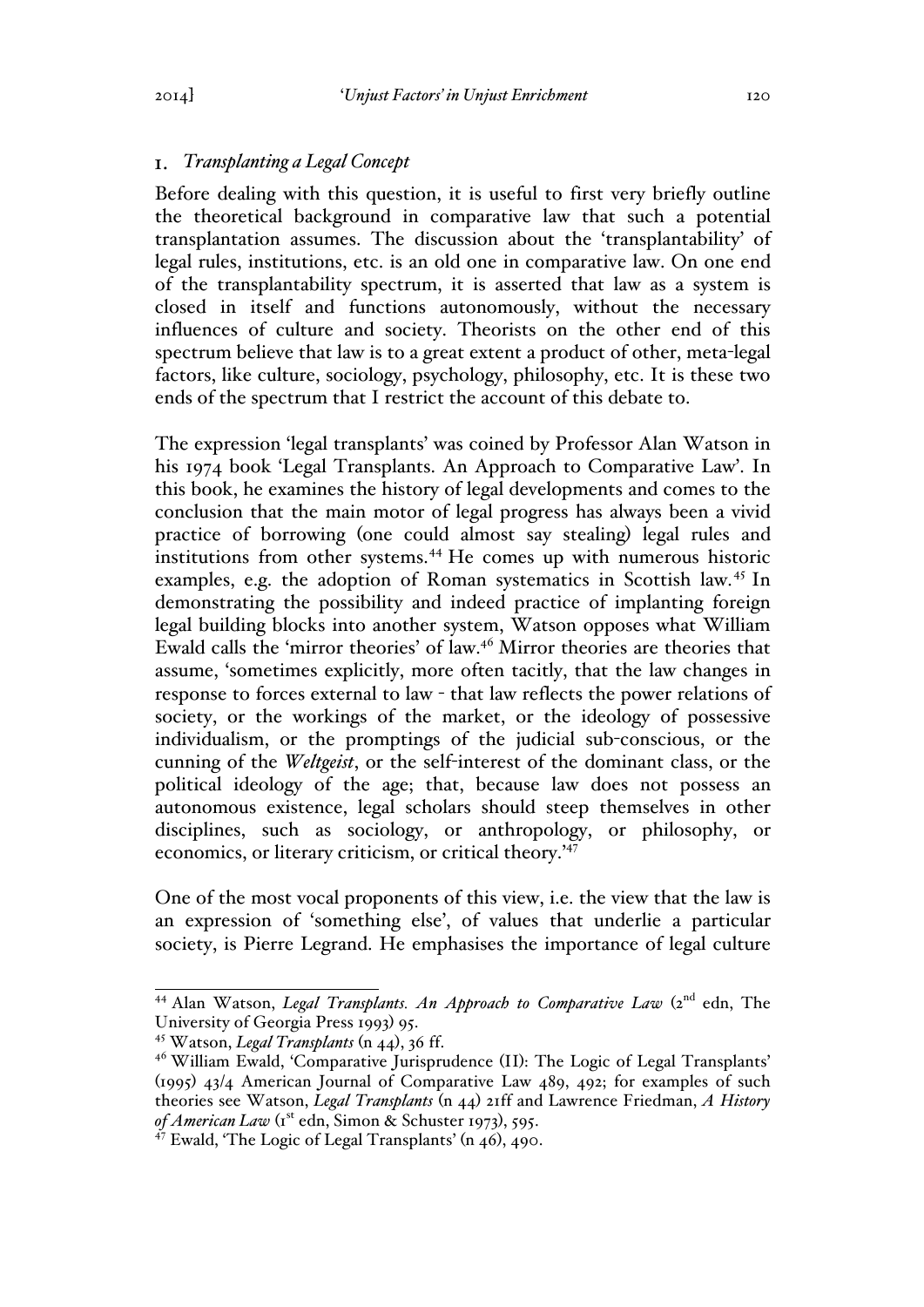to the meaning of rules, therefore closely tying together sociological, philosophical and legal aspects. Others have identified factors that might play into the understanding of law within a particular culture  $-$  in addition to 'black letter law', the social acceptance thereof, the role of courts, judges and the legal profession, the notion of what law is in a particular society in general, legal reasoning and methodology, etc. may all play into the particular appearance of law in a given culture. $48$  Therefore, to Legrand, rules are inseparably intertwined with cultural aspects.49 This is why legal transplants (of rules) are impossible to Legrand and others at this end of the spectrum. -'Anyone who takes the view that 'the law' or 'the rules of the law' travel across jurisdictions must have in mind that law is a somewhat autonomous entity unencumbered by historical, epistemological, or cultural baggage.'50

The problem with Legrand is, however, not least a political one. If we believe that legal cultures or systems or however one wishes to group them, are so insurmountably different, the underlying assumption must be that, for example, a German citizen *per se* is essentially different from a French citizen *per se* or an English citizen *per se*. This would open the gates to all kinds of generalisations and prejudices. Of course, it would be a futile exercise to deny the obvious differences in the legal systems, but conversely it would be inappropriately fatalist to assert their 'unchangeability', or indeed to understand culture as a homogeneous unit. As Watson says himself, '[m]uch about Legrand's approach and our disagreement is revealed by his statement (…) that the word *Brot* in German means something different from the French word *pain*. (…) *Pain* in French and in France is not the same as *pain* in French and in France. For a poor village housewife 'bread' has not the same meaning as for the wealthy Parisian businessman. (…) It is banal to notice that the same legal rule operates differently in two countries: it operates to different effect even within one.<sup>'51</sup>

The influence of such cultural differences (national or regional) should not be overemphasised. History has shown that legal borrowing has been going

<sup>&</sup>lt;sup>48</sup> David Nelken, 'Towards a Sociology of Legal Adaptation' in David Nelken and Johannes Feest (eds), *Adapting Legal Cultures* (Hart Publishing 2007), 7, pp 24-6.

<sup>49</sup> Anthony Forsyth, 'The 'Transplantability' Debate in Comparative Law and in Comparative Labour Law: Implications for Australian Borrowing from European Labour Law' (2006) University of Melbourne Working Paper Series, Working Paper No. 38 via http://www.law.unimelb.edu.au/files/dmfile/wp381.pdf, 5.

<sup>&</sup>lt;sup>50</sup> Pierre Legrand, 'The Impossibility of 'Legal Transplants' (1997) 4 Maastricht Journal of European and Comparative Law 111, 114.

<sup>&</sup>lt;sup>51</sup> Alan Watson, 'Legal Transplants and European Private Law' (2000) 4/4 Electronic Journal of Comparative Law via http://www.ejcl.org/ejcl/44/44-2.html.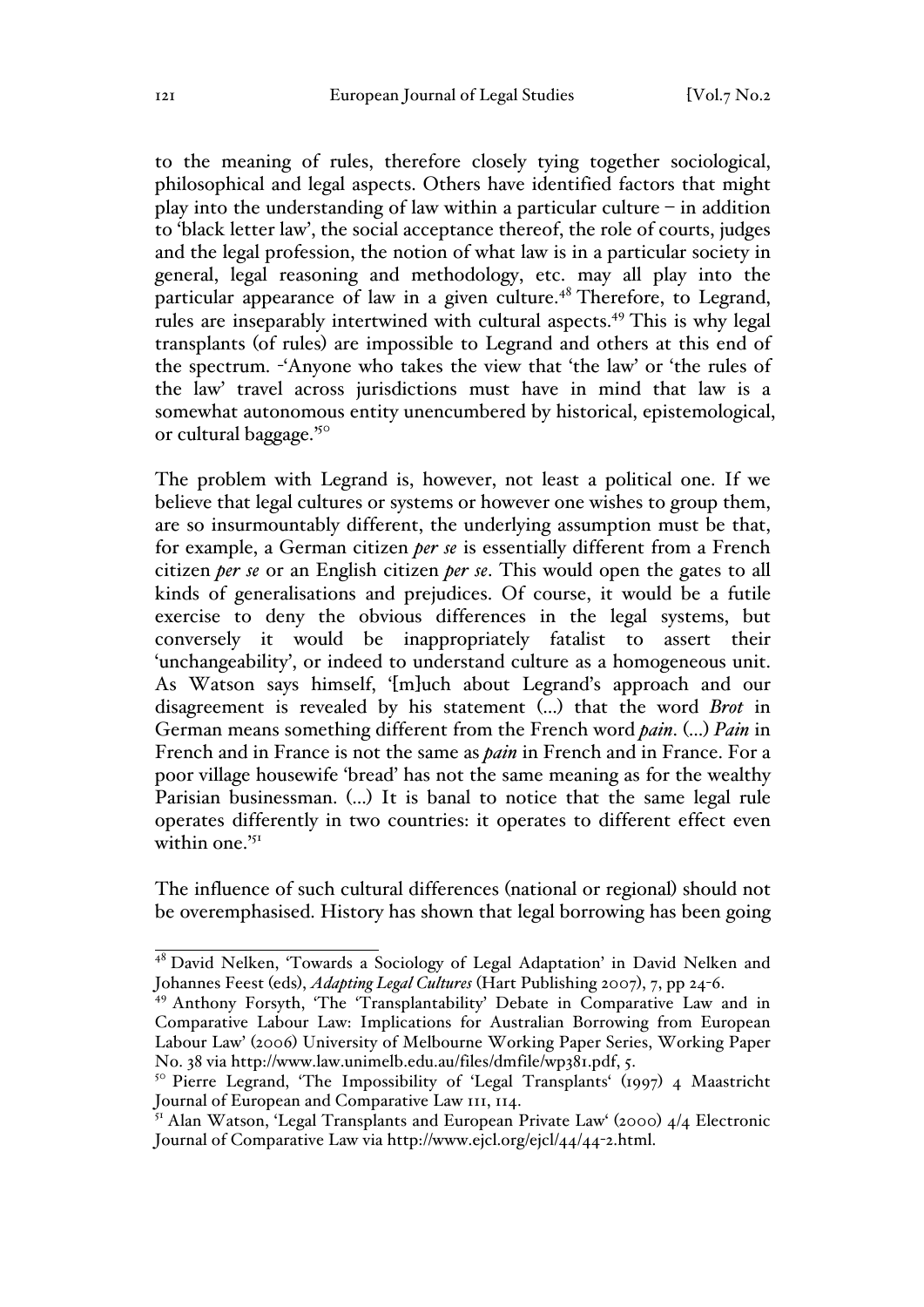on for centuries, or indeed millennia, and in many instances successfully (e.g. the *Bürgerliches Gesetzbuch*, which united the previously fragmented laws in what is Germany today, or the acceptance of the Uniform Commercial Code by all states of the USA). <sup>52</sup> So on a practical level, the possibility of transplanting legal rules or institutions is a historical fact.

# *Transplanting the 'Absence of Basis' Approach?*

After this brief theoretical excursion, let us return to the question that has been posed earlier, which is whether English law should adopt the 'absence of basis' approach. In this context, the 'swaps cases', which have been discussed above, are of particular interest. They constituted an important landmark in the academic discourse on the law of unjust enrichment in England. Not only did they reintroduce 'mistake of law' as a ground for recovery, <sup>53</sup> but also they caused Peter Birks to overthrow his previous model of unjust enrichment. Birks understood the granting of restitution based on failure of consideration as a dethronement of the system of unjust factors – what 'failure of consideration' really meant is that there was no contract. Birks could come to this conclusion only by re-examining the concept of 'consideration'. He asserted that the consideration that fails in an unjust enrichment context is the same that would conclude a contract, and does not merely concern counter-performance.<sup>54</sup> The court had therefore engaged in a legal ground analysis.<sup>55</sup>

In the aftermath of these cases, Peter Birks therefore attempted to combine the common law and the civil law approaches and suggested a new system of unjust enrichment for English law. His most radical change is that he replaced the positive requirement of an unjust factor with the negative requirement of an absence of basis. In order not to completely give up on the traditional system, unjust factors feed into the 'super category' of no basis. Whether there is a basis or not depends on the nature of the enrichment. Birks distinguishes between participatory and non-participatory enrichments, further subdividing the first category in obligatory and voluntary enrichments. In non-participatory enrichments, on the other hand, the benefit may be claimed because the claimant did not participate in the acquisition of the gain. In obligatory enrichments,

<sup>52</sup> Watson, 'Legal Transplants and European Private Law' (n 51). 53 *Kleinwort Benson Ltd v Lincoln CC* [1999] 2 AC 349 (HL); Zimmermann, 'Unjustified Enrichment: The Modern Civilian Approach' (n 41), 414.

<sup>54</sup> Birks, *Unjust Enrichment* (n 2), 118; for the different meanings of 'consideration' see also Graham Virgo, 'Failure of consideration: myth and meaning in the English law of restitution' in David Johnston and Reinhard Zimmermann, *Unjustified Enrichment: Key Issues in Comparative Perspective* (CaCUP2002), 103.

<sup>55</sup> Birks, *Unjust Enrichment* (n 2), pp 117-118; critically: Hedley, 'The Empire Strikes Back?' (n 3), pp 771-772.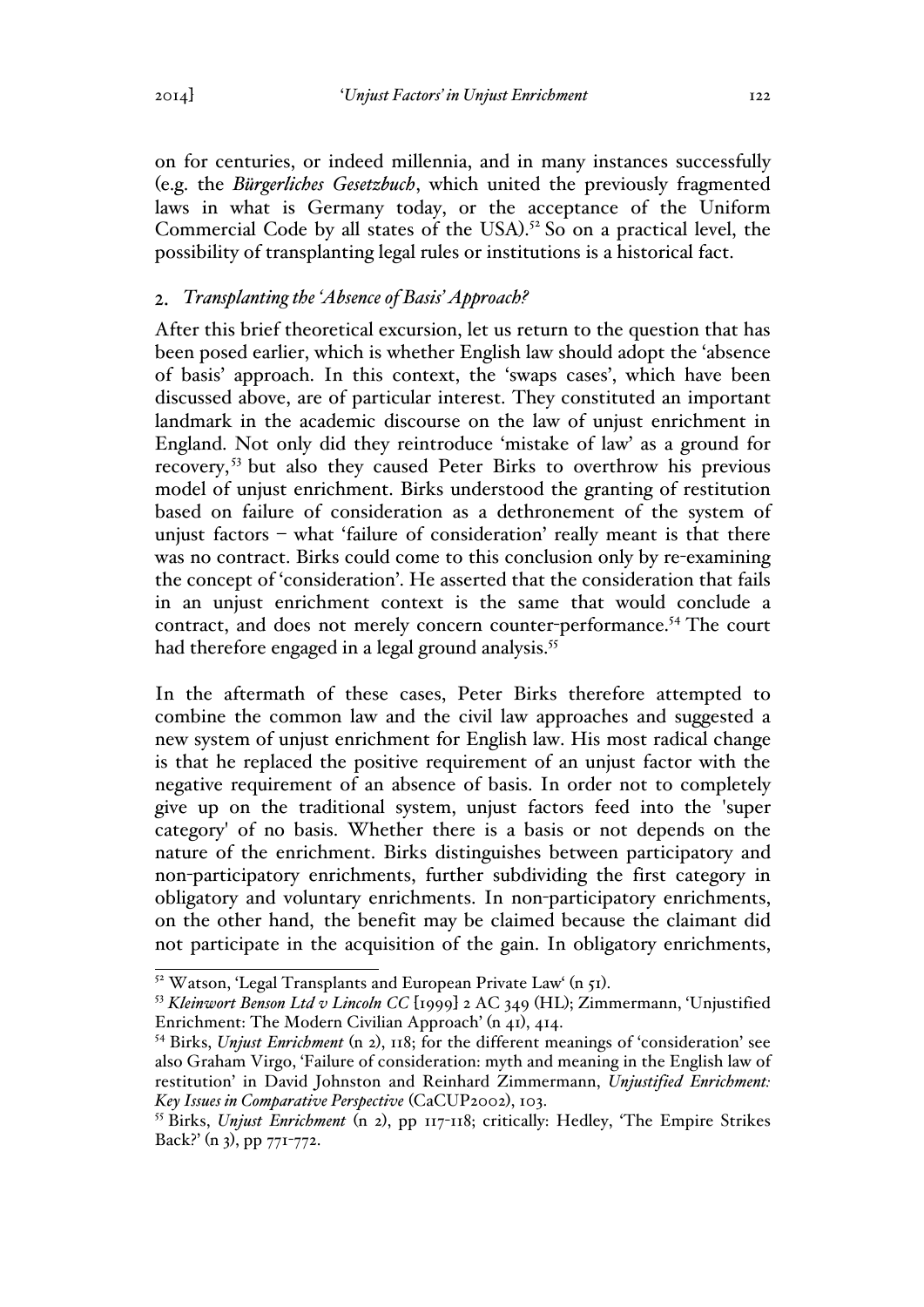the benefit was transferred without an obligation, while in voluntary enrichments the benefit has been transferred in expectation of a purpose to come about which subsequently fails.

This Birksian model faced a lot of criticism. Andrew Burrows has pointed out that the results are mainly the same, regardless of which approach is applied to cases, which also has been shown here previously.<sup>56</sup> Concerning the elegance and ease of application of both systems, Burrows holds that they are superficial.<sup>57</sup> He gives two main reasons for this conclusion.<sup>58</sup>

Firstly, Birks's wide notion of gift is problematic. In his concept of bybenefits, Birks understands as gift benefits transferred upon the defendant, but which are not unjust enrichment.<sup>59</sup> This is the case if, for example, the defendant, who lives in the flat above the claimant, profits from the claimant's heating. To understand this as a gift indeed seems a bit farfetched. It could probably just as well be assumed that the claimant would prefer to keep all of the heating energy to him- or herself, were this technically feasible. To see donative intent in an act that is a result of lack of alternatives is pushing the notion of a gift a little too far. The claimant's intent cannot be simply assumed.<sup>60</sup>

The second point corresponds to a point that has been made by Sonja Meier (see above). However, while for her it is problematic that an unjust factors approach treats the same factual mistake on two different levels (contract and unjust enrichment), Burrows criticises Birks's model for it ''pushes out of sight many of the difficult questions of law that are dealt with 'up front' under the common law approach'.<sup>61</sup> From a conceptual perspective, it is hard to understand why this should be detrimental to the elegance of a system. Separating the question of whether there is a basis or not from the rules on unjust enrichment can only contribute to an enhanced clarity of the subject.Ultimately, he does not altogether dismiss Birks's model, but suggests its use as a point of reference for a 'cross-check' in difficult cases. $62$ 

<sup>&</sup>lt;sup>56</sup> Andrew Burrows, 'Absence of Basis: The New Birksian Scheme' in Andrew Burrows and Alan Rodger, *Mapping the Law. Essays in Memory of Peter Birks* (OUP 2006) 33, 44.

<sup>57</sup> Also Chris L Hunt, 'Unjust Enrichment Understood as Absence of Basis: a Critical Evaluation with Lessons from Canada' (2009) Oxford U Comparative L Forum 6 at ouclf.iuscomp.org.<br><sup>58</sup> Burrows, 'Absence of Basis: The New Birksian Scheme' (n 56), 45-48.

<sup>59</sup> Birks, *Unjust Enrichment* (n 2), 158.

 $60$  See also Hedley, 'The Empire Strikes Back?' (n 3), 780.

<sup>61</sup> Burrows, *The Law of Restitution* (n 15), 111.

 $62$  Burrows, *The Law of Restitution* (n 15), 114; However, one may be left to wonder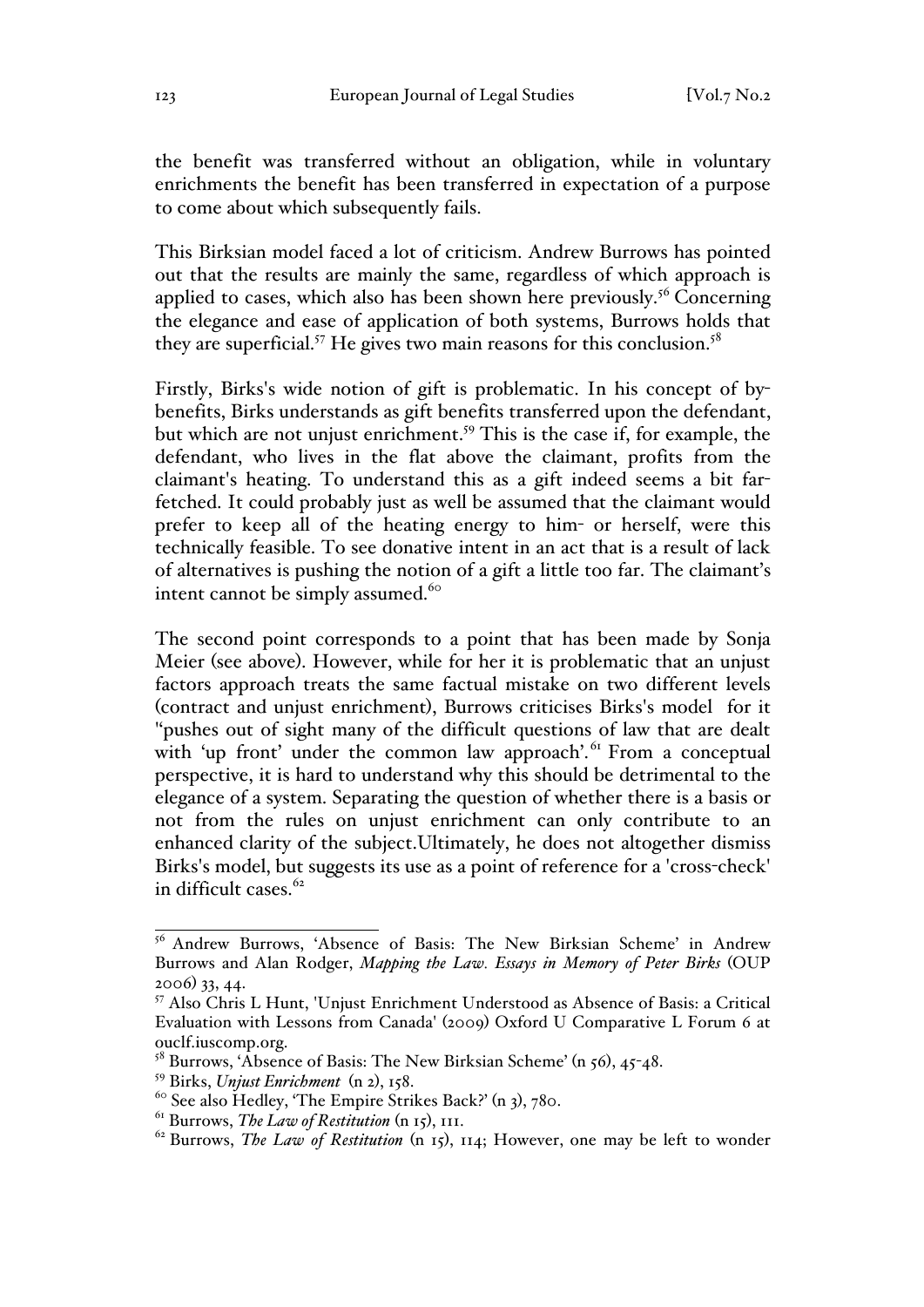On the more favourable side of reception, it has been said that a shift to the absence of basis approach is feasible in English law and has its advantages, like speeding up the process of legal development.<sup>63</sup> However, in order for a no basis approach to dovetail with the general English law, a few adaptations would have to be made, as Dannemann points out. First and foremost, English law would have to recognise certain agreements outside of contract law as valid legal bases, such as gratuitous services, gratuitous use, gifts and trusts. As it stands at the moment, the law on what qualifies as a legally binding contract under English law is very restrictive. German law recognises a greater range of agreements as contracts. Secondly, more attention would have to be given to the distinction between merely unenforceable and void contracts, considering the latter are altogether unfit to provide a justification for retention.  $64$ Finally, English law would have to find new solutions to cases like Woolwich v IRC, where the claimant performs under protest (see above).<sup>65</sup>

# *Unjust Enrichment in the Legal Landscape*

In this last section, the place of unjust enrichment law in the whole of private law shall briefly be examined. Why is that important? It is a question of whether one can compare the functions that unjust enrichment law has in the German system to that in the English system. It is vital to the question of whether the English system should adopt the continental approach to examine whether the law of unjust enrichment has the same function and place within the whole of the law. If that is not the case, one would be comparing apples with pears.

Can unjust enrichment law be perceived as a uniform or unified system of law in its own right or is its role rather that of a gap-filler which is applied to the 'leftovers' of contract and tort law? Stephen Smith and Peter Jaffey have made two distinctions that can be used for the purpose of locating unjust enrichment.

What is the law of unjust enrichment? Having started out as a part of the catch-all category of quasi contracts in Roman law, it has without doubt gained in substance over the last centuries. But where can we locate it now in the interplay of the different legal areas?

Stephen Smith has divided the different approaches to the law of unjust

 $\overline{a}$ what value there is in a principle that cannot be universally applied.

<sup>&</sup>lt;sup>63</sup> Dannemann, 'Unjust Enrichment as Absence of Basis' (n 20), 377.

 $64$  Also: Burrows, 'Absence of Basis: The New Birksian Scheme' (n 56), 47.

 $^{65}$  Dannemann, 'Unjust Enrichment as Absence of Basis' (n 20), pp 376-377.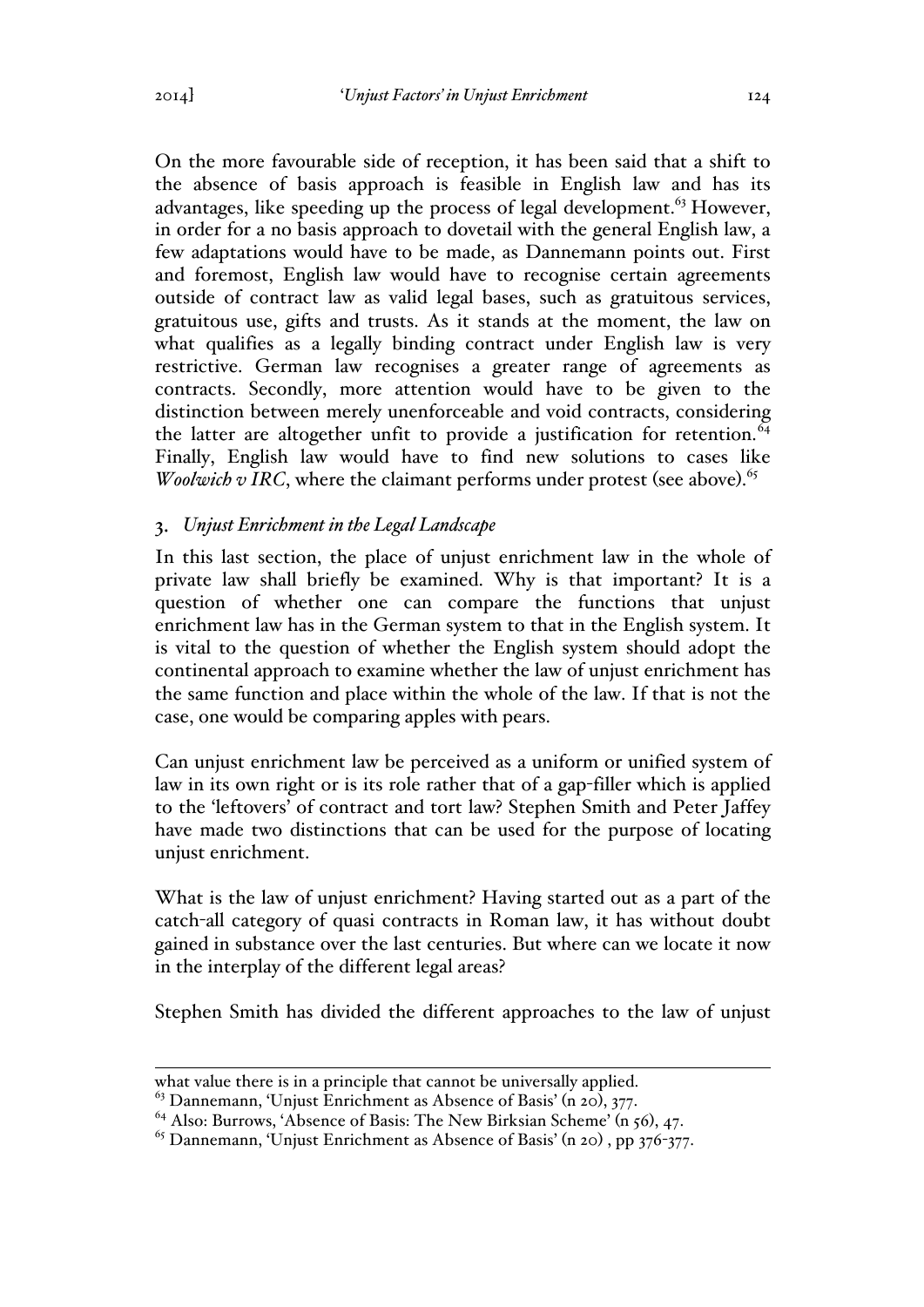enrichment in what he calls the unitary and the pluralist approach. $66$  While the unitary approach is, in short, the civilian approach which has a single overarching principle, the pluralist approach corresponds to the system of unjust factors. Smith bases this distinction on an analogy with tort law. Here, similarly, the fault lines between the civilian and the common law can be traced along either the plurality of torts or the one principle of tort law (*Schadenersatz*).

In contrast, Peter Jaffey has looked into what he calls the strong theory and the weak theory of unjust enrichment.<sup>67</sup> Both theories deal with the nature of the defendant's duty to give back the benefit obtained. On the one hand, the weak theory of unjust enrichment merely says that 'there are claims that arise from the receipt of a benefit by the defendant and that serve to transfer the benefit from the defendant to the claimant.<sup>'68</sup> This does not tell us anything about where the claims come from or why they should be given back. 'To state that something amounts to unjustified enrichment is merely a conclusion, that because the enrichment is unjustified it should be returned, restored or made over to the person properly entitled to it. That conclusion is in need of supporting normative argument. But what sort of argument?' <sup>69</sup> A weak theory of unjust enrichment points toward a field of law different from unjust enrichment to make clear which types of enrichment are just or unjust.

On the other hand, the strong theory recognises unjust enrichment as a field of law which is equivalent to either contract or tort. All claims arising having received a benefit can be based on one principle, which unites the whole of the law of unjust enrichment. The strong theory of unjust enrichment implies that the duty to restore finds its reason in the legal realm of unjust enrichment rules. Therefore, the strong theory is a normative theory.

According to Jaffey, many common law writers accept the 'strong theory' as a given and unjust enrichment as a 'tertium quid', a separate domain of private law.70Indeed, it appears that the civilian approach would adhere to

<sup>66</sup> Stephen A Smith, 'Unjust Enrichment: Nearer to Tort than Contract' in R Chambers, C Mitchell, J Penner (eds), *Philosophical Foundations of the Law of Unjust Enrichment* (OUP 2009), pp 202-206.

<sup>&</sup>lt;sup>67</sup> Peter Jaffey, 'Two Theories of Unjust Enrichment' in J W Neyers, M McInnes, S G A Pitel (eds),

*Understanding Unjust Enrichment* (Hart Publishing 2004).<br><sup>68</sup> Jaffey, 'Two Theories of Unjust Enrichment' (n 67), 141.

<sup>&</sup>lt;sup>69</sup> David Johnston and Reinhard Zimmermann, 'Unjustified Enrichment: Surveying the Landscape' (n 26), 628.

<sup>70</sup> Jaffey, 'Two Theories of Unjust Enrichment' (n 67) 163; Birks, *Unjust Enrichment* (n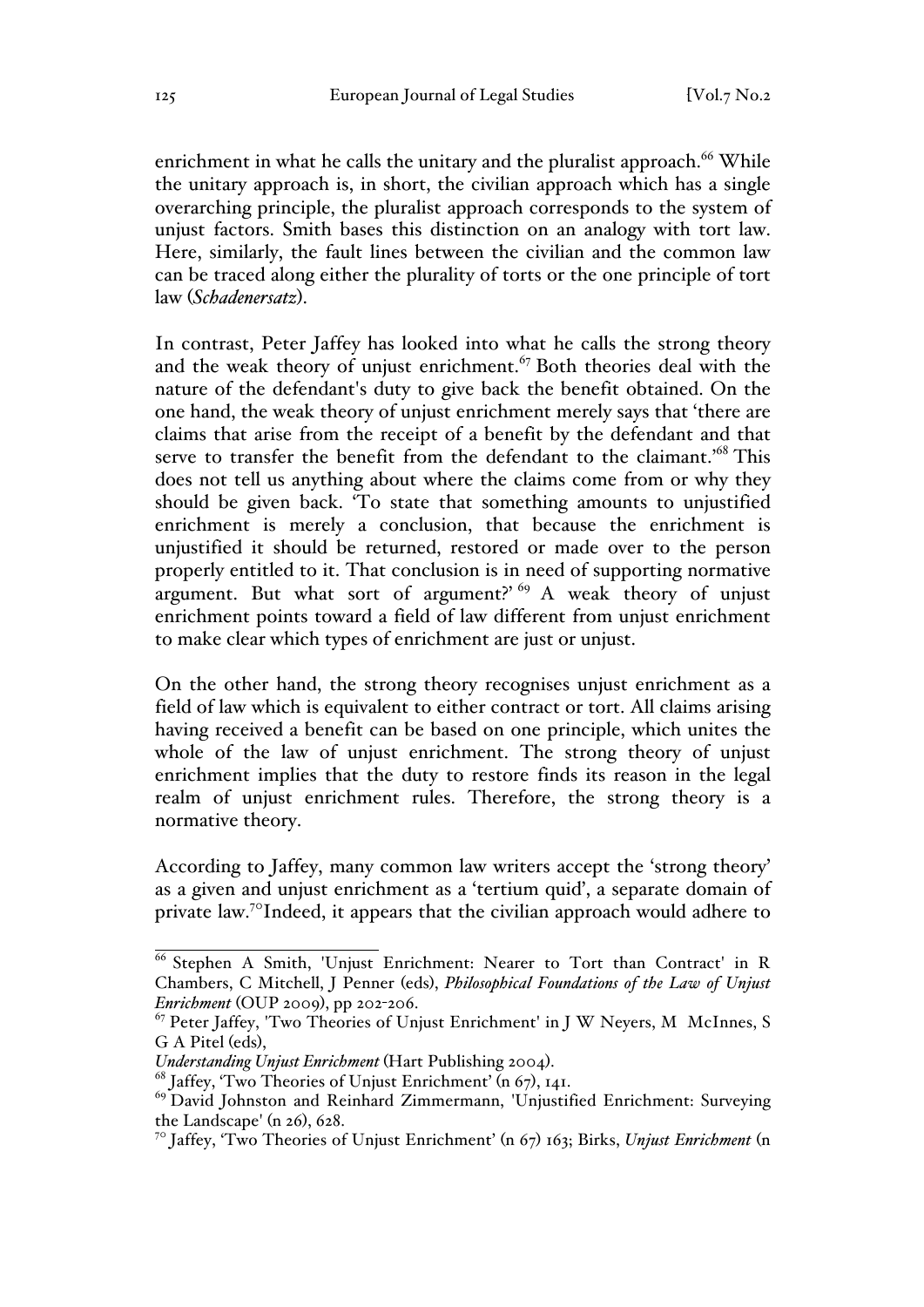Jaffey's 'weak theory' and Smith's unitary approach. In the words of Reinhard Zimmermann, '[i]t is difficult to see why the law of unjustified enrichment should be saddled with the task of sorting out the fate of the contractual relationship between recipient and transferor.'<sup>71</sup> Similarly, Gerhard Dannemann describes the German law of unjust enrichment as dovetailing with the law of contract in the BGB.<sup>72</sup> Jan Smits talks of the 'residual character of restitution law'.<sup>73</sup> Although a member of the common law academia, James Gordley argues in a similar vein. The law of unjust enrichment is not a complete field of law in its own right, but rather a means to cater to 'the need in disparate cases to fill gaps left by other branches of the law'. <sup>74</sup> Despite the seemingly denser, more unified structure of unjust enrichment law in Germany, the law of unjust enrichment by transfer acts more like an *automaton* following one overarching principle, the reversal of enrichments (whose unjustness needs to be determined by a legal norm that lies outside of the law of unjust enrichment itself). It takes effect once an unjust enrichment has been detected (due to the lack of legal ground). Almost parasitic in its essence, it does not aim to establish rules on when an instance of enrichment is unjust.

But what does this mean for our present enquiry? The answer is two things. First, it shows that the place and function of unjust enrichment are substantially different in Germany and England. While in Germany it has a distinctly residual character depending strongly on legal norms outside of unjust enrichment, England's unjust factors are structurally parallel to tort law, which means English unjust enrichment is more independent from other fields of law. Secondly and as a consequence, one should be careful to implant a foreign concept to another legal system. In order for England to embrace an absence of basis approach, many adaptations would have to be made, specifically to the law of contract.

### V. CONCLUSION

Whether unjust factors or absence of basis, the different approaches of common law and civil law systems seem deeply engrained in the scholars'

 $\overline{a}$ 2), ix.

<sup>&</sup>lt;sup>71</sup> Zimmermann, 'Unjustified Enrichment. The Modern Civilian Approach' (n 41), 416.

 $72$  Dannemann, 'Unjust Enrichment as Absence of Basis' (n 20), 363.

<sup>73</sup> Jan Smits, 'A European Law on Unjustified Enrichment? A Critical View of the Law of Restitution in the Draft Common Frame of Reference' in Antoni Vaquer (ed), *European Private Law Beyond the Common Frame of Reference* (Europa Law Publishing 2008), 157.

<sup>74</sup> James Gordley, *Foundations of Private Law. Property, Tort, Contract, Unjust Enrichment* (OUP 2006), 419.